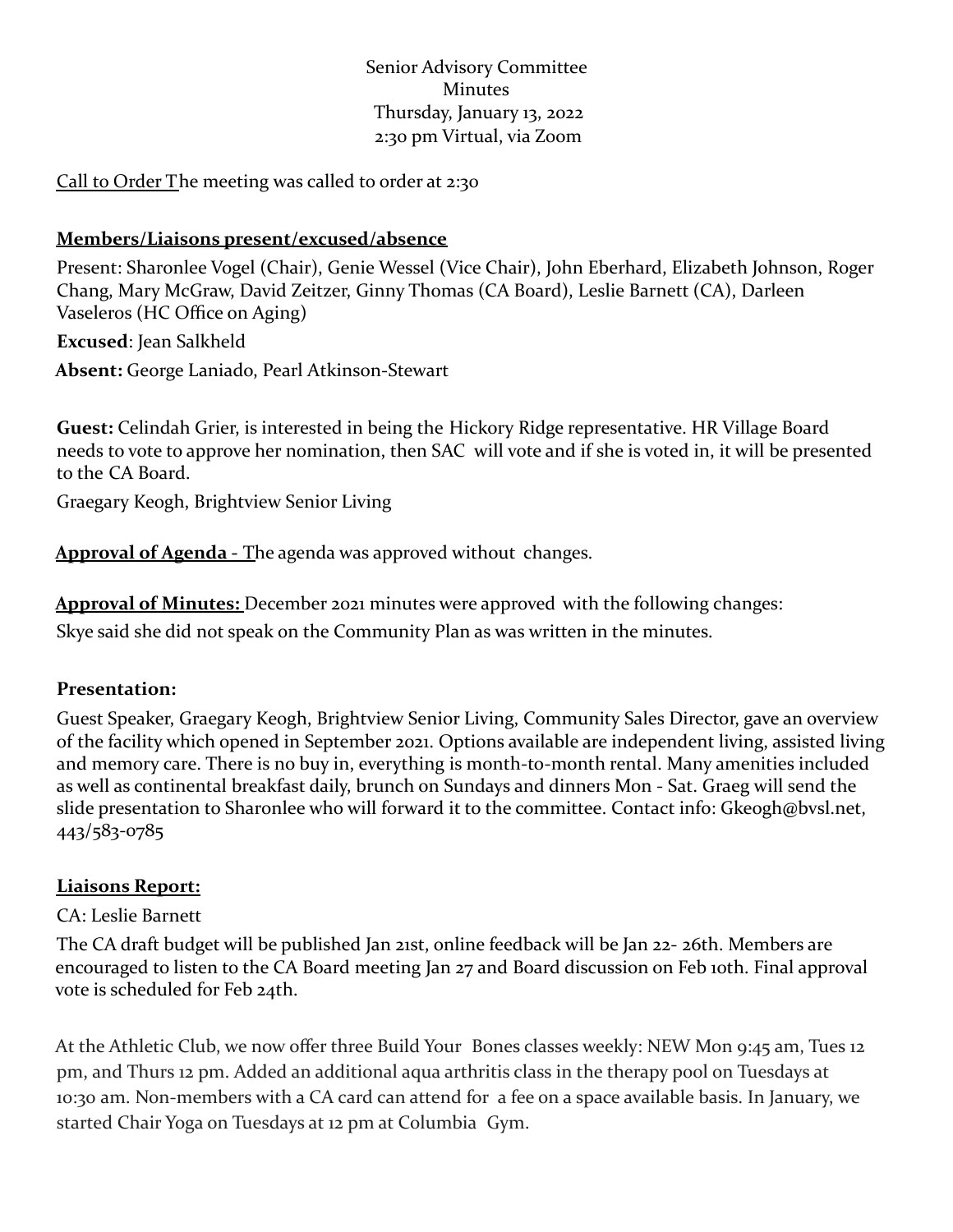Strong continued growth and support of PickleBall. Hosted a unique event on Oct 29 celebrating World Pickleball Day - 10+ hours straight of pickleball at Long Reach - approximately 37 players played/rotated in and out.

The Art Center has hired a new painting teacher who is offering daytime classes geared towards 55+.

CA Board Representative: Ginny Thomas thanked Sharonlee for meeting with her and said she has been reviewing the SAC Charter. She suggested the committee review the appointment process, selection criteria and number of members.

Ginny reported that the CA Board will be reviewing Board Committees tonight - are the ones we have still relevant? Do we need others?

Three budget scenarios were presented. Scenarios 2 and 3 both require an increase in the annual charge. Ginny voted against an increase of the annual charge; the vote passed 5-4. The minimum wage increase required a \$500K adjustment in the budget.

Mary asked Ginny if there were any planned events for Columbia residents will meet Lakey. Ginny said Lakey has been to many groups. Leslie said she didn't think there were plans for any kind of meet and greet event due to COVID, but will ask Lakey if she is available to just introduce herself at the next SAC meeting.

## **The Village in Howard:** Mary McGraw

There are about 185 members. They are not doing large group activities due to COVID. Two new programs are Good Morning Howard and PODS. Good Morning Howard is Monday and Wednesday morning via Zoom on various topics.

PODS - people who are interested in a particular topic can form a small group and meet in each other's home or via Zoom pods.

## **Office on Aging:** Darleen Vaseleros

On Tuesday, January 25<sup>th</sup> at 11 am County Executive Ball will host a virtual press conference to announce that the Age-Friendly Action Plan has been approved by AARP and implementation will begin immediately.

• There will be a series of presentations to introduce the public to Age-Friendly Howard County and the Action Plan. The dates will be posted on our Age-Friendly webpage so please share this information with all your networks. www.howardcountymd.gov/agefriendly next week. We are asking SAC members to share this with members of the community.

### 50+Centers

Based on the continued positivity rates, OAI has reduced programs through January 31<sup>st</sup>:

- The 50+ Centers and fitness centers will remain open and members are welcome to come to the centers; however, there will not be any organized or sponsored programs or group activities through January 31st.
- The virtual 50+ Center will continue to operate.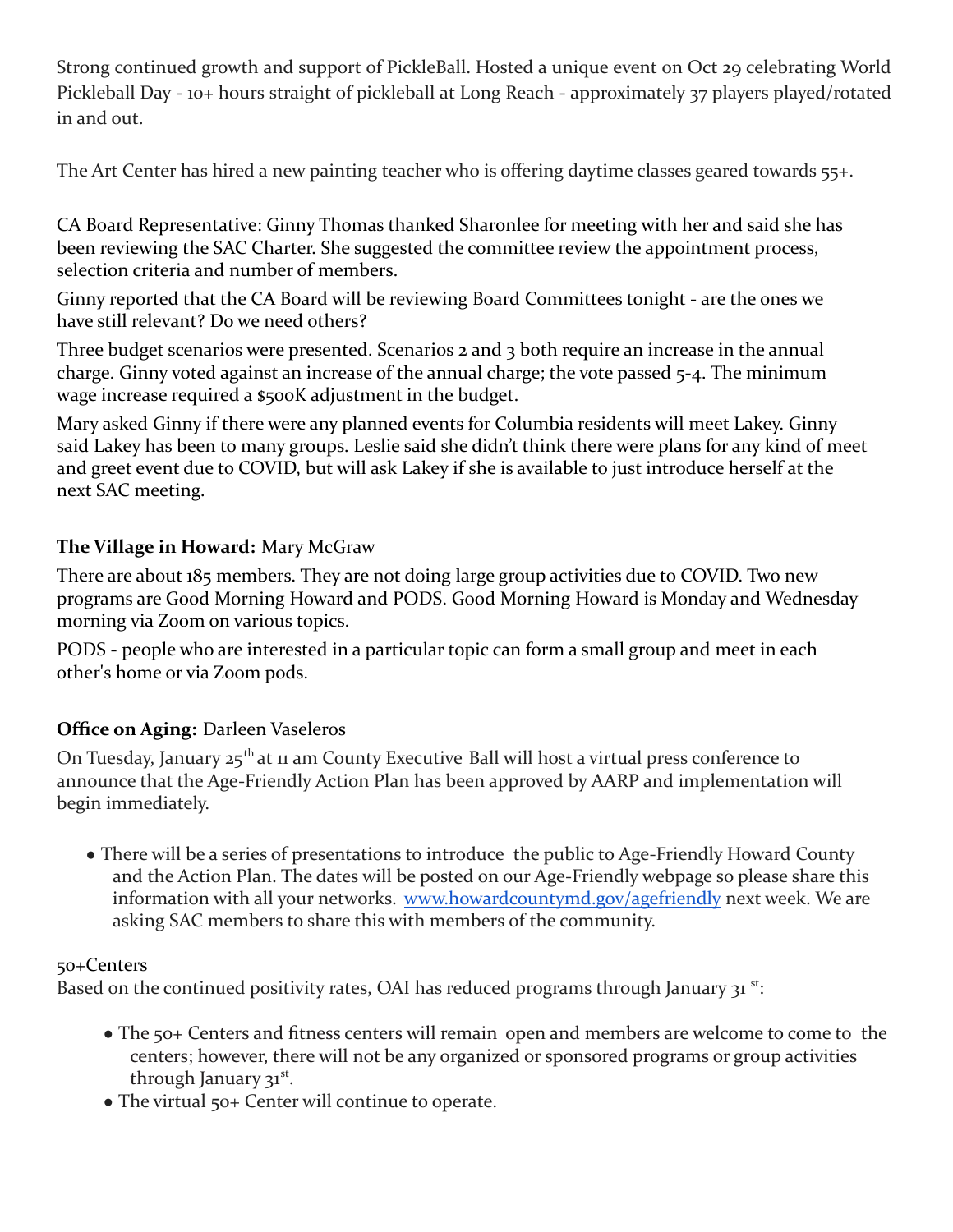○ The Connections Social Day Program at Ellicott City will not operate through the end of January.

• On another note, Barbara Scher, the 50+Center Divisional Manager has announced her retirement. Her last day will be January 31, 2022.

## SHIP

## **Medicare Advantage Open Enrollment Period**

**January 1 – March 31** so if you have Medicare Part C and wish to change your plan or have any questions about your plan, contact our Howard County SHIP department to schedule a virtual meeting with a certified SHIP Counselor.

Call us at 410-313-7392 to schedule a remote counseling appointment with a Certified SHIP Counselor.

Lunar New Year Restaurant Initiative Restaurant: Mandarin House Location: 9105 All Saints Rd, Laurel, MD 20723 Date/Time: Tuesday, February 8th from 10:30-11:30 am Meal: Beef & Snow Peas, Chicken Fried Rice, Fried tofu appetizer, mandarin orange Value of meal: \$16.25 Registration will start on Monday, January 24 to Wednesday, January 26 via https://bit.ly/HoCoLunarNewYear and Nutrition Line 410-313-3640 from 9 am to 3 pm

Community Connector - Neighbor Ride & Winter Growth wheelchair accessible transportation – for medical appointments, Monday – Friday.

# **Chairs Report:** Sharonlee Vogel

Meetings for the rest of the year are listed on the agenda.

In the charter SAC is approved for up to 17 voting members - Sharonlee suggested we change the charter to 12 voting members anyone can come to a meeting. After a discussion it was decided to keep the charter as is with regard to the number of voting members allowed.

There was a discussion regarding attendance/participation. Members of the Committee have a responsibility to participate: we need a quorum but also need to be mindful of individual circumstances. After a discussion the topic was tabled and the chair will reach out to members who are not responding and encourage them to either participate or resign.

ArtReach is returning to Long Reach June 4th 11 am-7 pm. It's a collaborative effort with various organization including Howard County Arts Council, CA, Long Reach Village Association, many of the LR Village vendors and many more. It's a free event with entertainment, art demonstrations and activities. They will be looking for volunteers.

## **Member Sharing: Two minutes, :02 from each SAC member on what they have heard from seniors in their village or Columbia that seniors are saying, wanting, wishing**

Mary McGraw - Dorsey is doing just fine. The area she lives in is full of kids and she is among the only senior.

Genie Wessel - Wilde Lake - Fences have become a big issue; people are fencing off their property